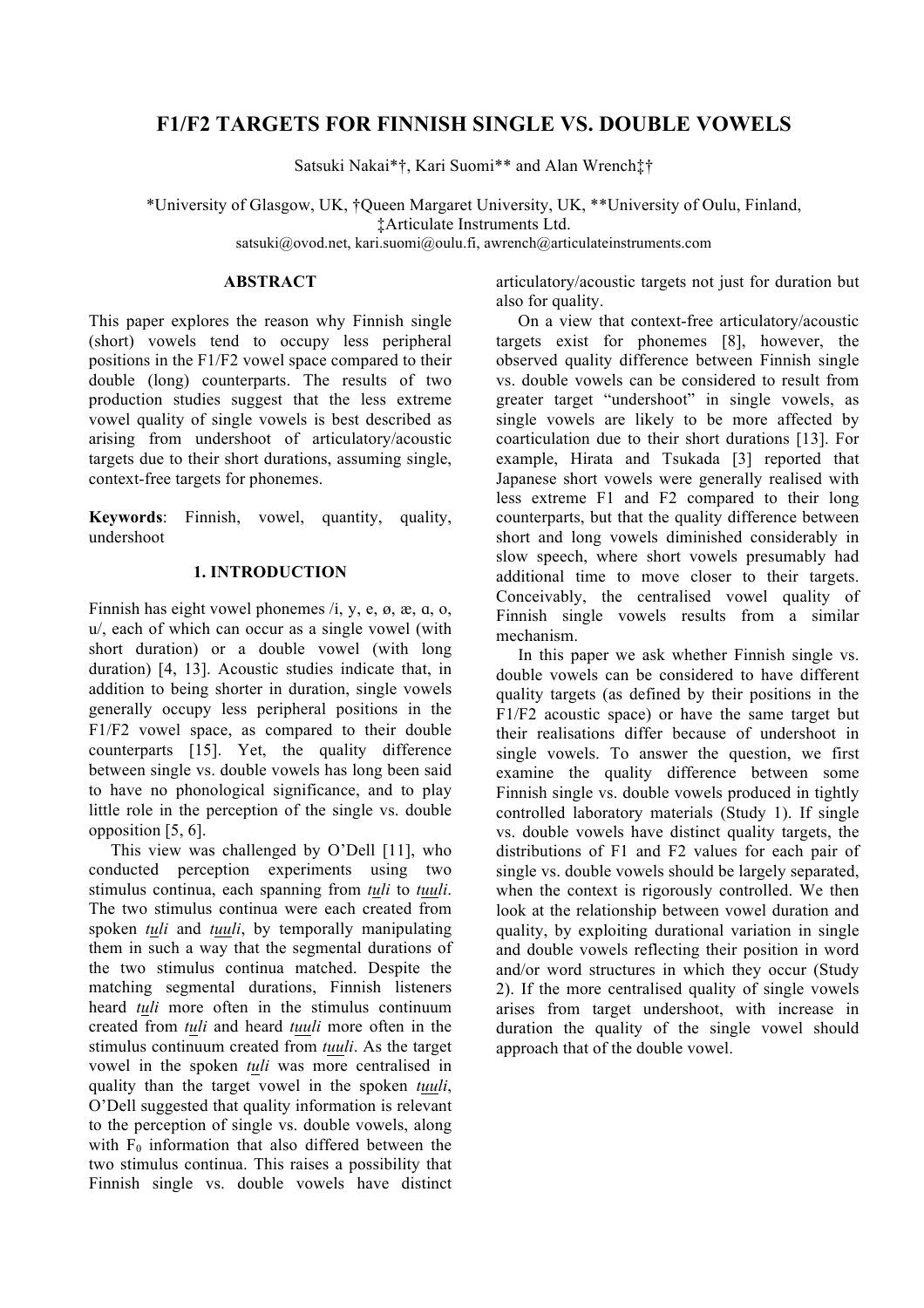## **2. STUDY 1: QUALITY OF SINGLE VS. DOUBLE VOWELS IN MINIAL-PAIR WORDS**

#### **2.1. Methods**

#### *2.1.1. Data*

We examined a subset of speech data originally collected for Nakai et al. [10]. Test vowels were single and double vowels (underlined) in the following four minimal-pair Finnish words: *kataa kaataa* (/ɑ/ vs. /ɑɑ/), *pesä* - *pesää* (/æ/ vs. /ææ/), *siisti* - *siistii* (/i/ vs. /ii/) and *puskaan* - *puuskaan* (/u/ vs. /uu/). Two of the four pairs of vowels  $(|q| - |qa|)$ and  $/u'$  -  $/uu/$ ) carried primary lexical stress, which is fixed on the first syllable of the word in Finnish, e.g. [5, 13]. Each of these words was produced in an utterance frame in response to a pre-recorded precursor question, designed to elicit phrasal accent before the test word, and the test word itself without phrasal accent. For instance, the test word *kaataa* ("overturn") was embedded in the following question  $(Q)$  and answer  $(A)$ :

- (Pre-recorded) Q: *Kenen mielestä kaataa sopii numeroon yksitoista*? (Who thinks "overturn" fits number eleven?)
- A: *HÄNESTÄ kaataa sopii numeroon yksitoista.* (S/HE THINKS "overturn" fits number eleven.)

The final word *yksitoista* ("eleven") in the example precursor question and the answer was altered depending on the test word, so that the total length of the answer was constant in syllables as well as moras regardless of test word.

Each test word was produced in the utterance frame by eight female speakers of Northern Finnish (age range: 21-35,  $M = 24$ ) three times in separate blocks.

## *2.1.2. Duration Measurement*

The duration of each test vowel was measured using a supralaryngeal criterion [14]. The voice onset time (VOT) following the release of an oral stop phoneme was included in the vowel interval.

## *2.1.3. Formant Estimation*

The most common approach to estimating formants is to apply an all-pole model (linear predictive coding, or LPC) to the speech signal, and peak-pick the resulting spectral envelope [9]. In that approach, the formant estimates can be biased towards the harmonic peak when speech does not comply with the assumptions of the all-pole model such as lateral or nasalised segments, or when the speaker's  $F_0$  is

high, and the harmonics are consequently widely spaced. We therefore used a multiple centroid approach, which has been shown to reduce harmonic bias [16].

Multiple centroid analysis simply divides the spectrum into multiple partitions and calculates the centroid of each partition (see Fig. 1). How many partitions to have and how to determine the boundaries are determined in two stages. First, the researcher looks at data from a given speaker and estimates the maximum and minimum frequency that each formant can have across all speech samples. This also determines the number of partitions. The ranges for consecutive formants will necessarily overlap. The region of overlap gives the range of frequencies where each partition boundary can lie. Second, for each possible set of boundaries the centroid frequency is calculated for each of the resulting contiguous partitions. The calculation produces a minimum squared error value. This error is noted for every possible partitioning, and the set of centroid frequencies with the minimum error is selected.

Figure 1: Power spectrum divided into six partitions (dashed lines). Within each partition a centroid frequency (grey lines) is calculated. (Note: upper boundary of the last frequency partition is less than the maximum Nyquist frequency.)



Using the multiple centroid approach implemented in AAA software [1], F1 and F2 were estimated for each test vowel at the F1 turning point (i.e. point furthest away from the coarticulatory effects of the flanking consonants), determined by averaging time-normalised F1 trajectories of all instances of each target vowel. Where a clear F1 turning point was absent, F1 and F2 were estimated at the midpoint of the vowel interval.

#### **2.2. Results**

Fig. 2 shows the durations of the four pairs of single vs. double vowels. Consistent with previous studies [6, 13, 15], double vowels were roughly twice as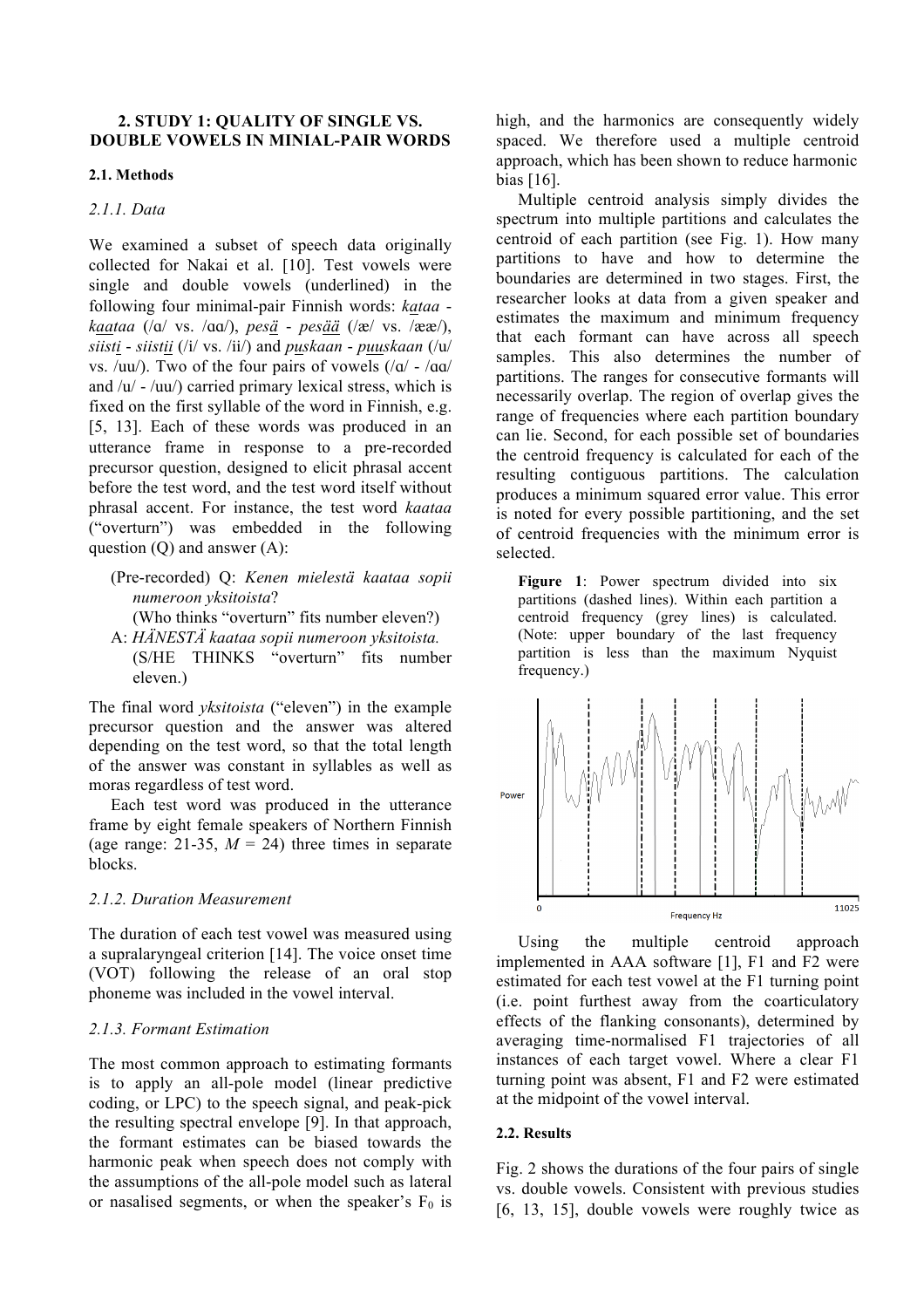long as their single counterparts, and the two categories were generally well separated in duration. According to paired t-tests performed on mean duration of each target vowel calculated for each speaker, all single vowels were significantly shorter than their double counterparts (all  $ps < .001$ , Bonferroni-corrected).

**Figure 2**: Durations of single vs. double vowels. Error bars represent ± *SD*.



Fig. 3 shows estimated F1 and F2 of single vs. double vowels. Also consistent with previous studies [11, 15], single vowels were on the whole less extreme than their double counterparts. According to paired t-tests performed on mean F1 and F2 values of each target vowel calculated for each speaker, single vowels were significantly less extreme than double vowels along F1 for /æ/ vs. /ææ/ (*pesä* vs. *pesää*, *p* < .002), and along F2 for /ɑ/ vs. /ɑɑ/ (*kataa*  vs. *kaataa*, *p* < .002), /i/ vs. /ii/ (*siisti* vs. *siistii*, *p* < .001) and /u/ vs. /uu/ (*puskaan* vs. *puuskaan*, *p* < .05; all *p-*values are Bonferroni-corrected).

**Figure 3**: Estimated F1 and F2 values of single vs. double vowels. Ellipses cover ± *SD*.



Unlike duration, however, there was nonnegligible overlap in the positions of single vs. double vowels in the F1/F2 space, except those of /i/-/ii/ in *siisti* vs. *siistii* (see Fig. 3). This was the case, despite the fact that the target vowels were produced in tightly controlled contexts by a homogenous group of speakers. Thus, in Finnish vowel quality does not appear to be as reliable a cue as duration to the single vs. double vowel opposition. Finnish linguists' intuition that quality is not relevant to the perception of single vs. double vowels most probably is a reflection of the difference in the reliability of these cues. Given observations that undershoot of vowel formants is greater in vowels of shorter durations [3, 8], the greater separation of /i/-/ii/ in *siisti* vs. *siistii* in the F1/F2 space may be attributed to the duration of  $/i/$ in *siisti*, which was much shorter than other single vowels (see Fig. 2).

## **3. STUDY 2: RELATIONSHIP BETWEEN VOWEL DURATION AND QUALITY**

Within each category, Finnish single vs. double vowels vary systematically in duration, depending on their position in word as well as the structure of the word in which they occur [6, 13, 15]. For example, in many varieties of Finnish (including Northern Finnish), the single vowel  $V_2$  is much longer in duration in  $CV.CV<sub>2</sub>$  than in  $CVV.CV<sub>2</sub>$ . In Study 2 we exploit the systematic durational variation in single and double vowels to more directly examine the relationship between vowel duration and quality.

## **3.1. Methods**

This study used four nonwords collected for Nakai et al. [10] as test words: *sasa*, *saasa*, *sasaa* and *saasaa* (/ˈsɑsɑ/, /ˈsɑɑsɑ/, /ˈsɑsɑɑ/, /ˈsɑɑsɑɑ/). We examined vowels in phrasally unaccented rendition of each test word, elicited using the same utterance frames and precursor questions as in Study 1 (see 2.1.1). In order to include single vs. double vowels of more varied durations, phrasally accented test words were also used. These were elicited in the same utterance frames as phrasally unaccented test words, by presenting different precursor questions. For *saasaa*, for example, the following precursor question (Q) and answer (A) were used:

(Pre-recorded) Q: *Onko vastaus numeroon yksitoista läikkyä*? (Is "spill" the answer to number eleven?) A: *Hänestä SAASAA sopii numeroon yksitoista*.

(S/he thinks "*SAASAA"* fits number eleven.)

Each test word in each condition (phrasally accented vs. unaccented) was produced twice in separate blocks by the same eight speakers as in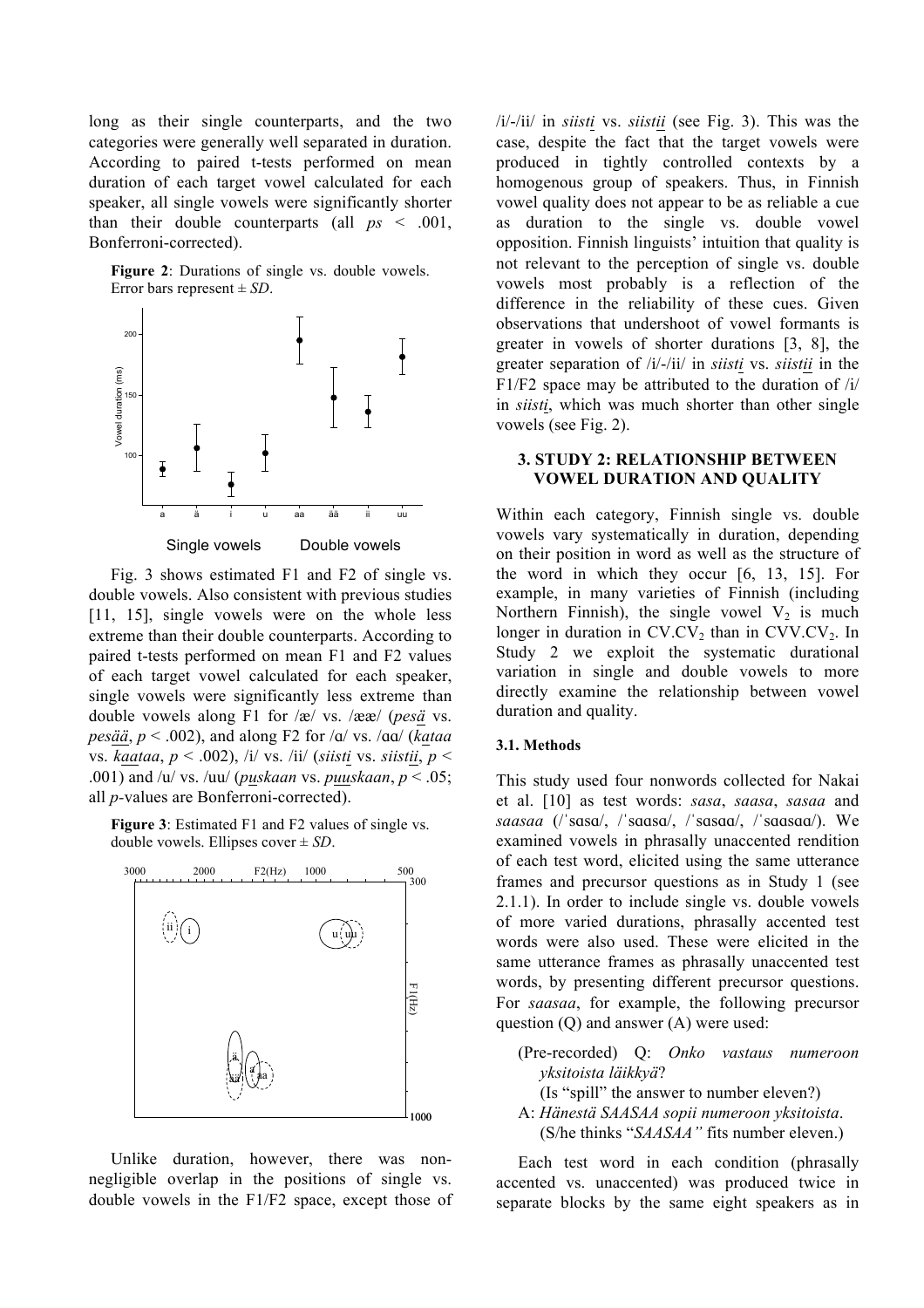Study 1. F1, F2 and duration of all vowels in the test words were measured. Other aspects of the methods were identical to Study 1.

# **3.2. Results**

Mean F1, F2 and duration of  $\alpha$  and  $\alpha$  /a $\alpha$  in the test words were calculated separately for each position of each word and condition. Figs. 4 and 5 summarise the results.

**Figure 4**: Mean F1 and duration of each vowel in each test word  $(\nabla: /a /$  in phrasally unaccented word;  $\bullet$ : /ɑ/ in phrasally accented word;  $\nabla$ : /ɑɑ/ in phrasally unaccented word;  $\bullet$ : / $\alpha\alpha$ / in phrasally accented word).



**Figure 5**: Mean F2 and duration of vowels in each vowel in each test word  $(\nabla: /a /$  in phrasally unaccented word;  $\bullet$ : /a/ in phrasally accented word;  $\nabla$ : /aa/ in phrasally unaccented word;  $\odot$ : /ɑɑ/ in phrasally accented word).



As is evident in Fig. 4, there was a positive correlation between F1 values achieved by the vowels and their durations, with F1 values reaching a plateau when the duration of the vowel exceeded c. 150 ms. Fig. 5 suggests a negative correlation between F2 values achieved by the vowels and their durations. Results from hierarchical regression models indicated that vowel duration and its interaction with vowel quantity significantly affected F1 ( $p \le 0.001$  in both cases), over and above the effect of vowel quantity. Vowel duration also significantly affected F2 ( $p < .003$ ), over and above

the effect of vowel quantity. As  $\alpha$  and  $\alpha$  are low back vowels, these correlations indicate that the longer their durations, the more extreme positions in the F1/F2 space the vowels occupied. In other words, the degrees of centralisation of single (and double) vowels are tied to their durations. Notice also that mean F1 and F2 of longest single vowels are similar to those of shortest double vowels. Together, the results suggest that the less extreme quality of single vowels arises from their generally short durations, consistent with the undershoot view.

#### **4. CONCLUSION**

In this paper, we asked whether centralised vowel quality reported for Finnish single vowels (as compared to double vowels) arises from different quality targets between single and double vowels, or from target undershoot in single vowels. In Study 1, we found that single vs. double vowel pairs produced in tightly controlled laboratory materials were more distinct in duration than in quality, although single vowels on the whole occupied more central positions in the F1/F2 space. In Study 2, we found that physical durations of a single vowel /ɑ/ and a double vowel /ɑɑ/ affected the vowels' F1 and F2, over and above the effect of vowel quantity.

In conclusion then, the general tendency for single vowels to occupy more central positions in the F1/F2 vowel space appears not to result from different quality targets for single vs. double vowels but undershoot of targets in single vowels, which do not always have enough physical durations to achieve their F1/F2 targets.

This is not to say that quality information plays no role in the perception of quantity in Finnish. Given the observed correlation between vowel quality and duration, a primary cue to vowel quantity, quality differences can be useful additional information to the listeners, as found by O'Dell [11]. We also note that the above conclusion rests on an assumption that a language has a single, context-free target for each phoneme. This assumption can be considered to have some psychological reality, as evidenced in, for example, writing systems of many languages (including Finnish) that are phoneme based. At the same time, however, some researchers have suggested the role of units larger than phonemes in speech production [2, 7, 12]. If we view context-sensitive allophones as targets, we could argue that at least in some contexts (e.g. /i/ vs. /ii/ in *siisti* vs. *siistii*, as we saw in Study 1) Finnish single and double vowels have clearly distinct quality targets. Either way, though, duration enjoys the status of a primary cue to the single vs. double vowel opposition in Finnish.